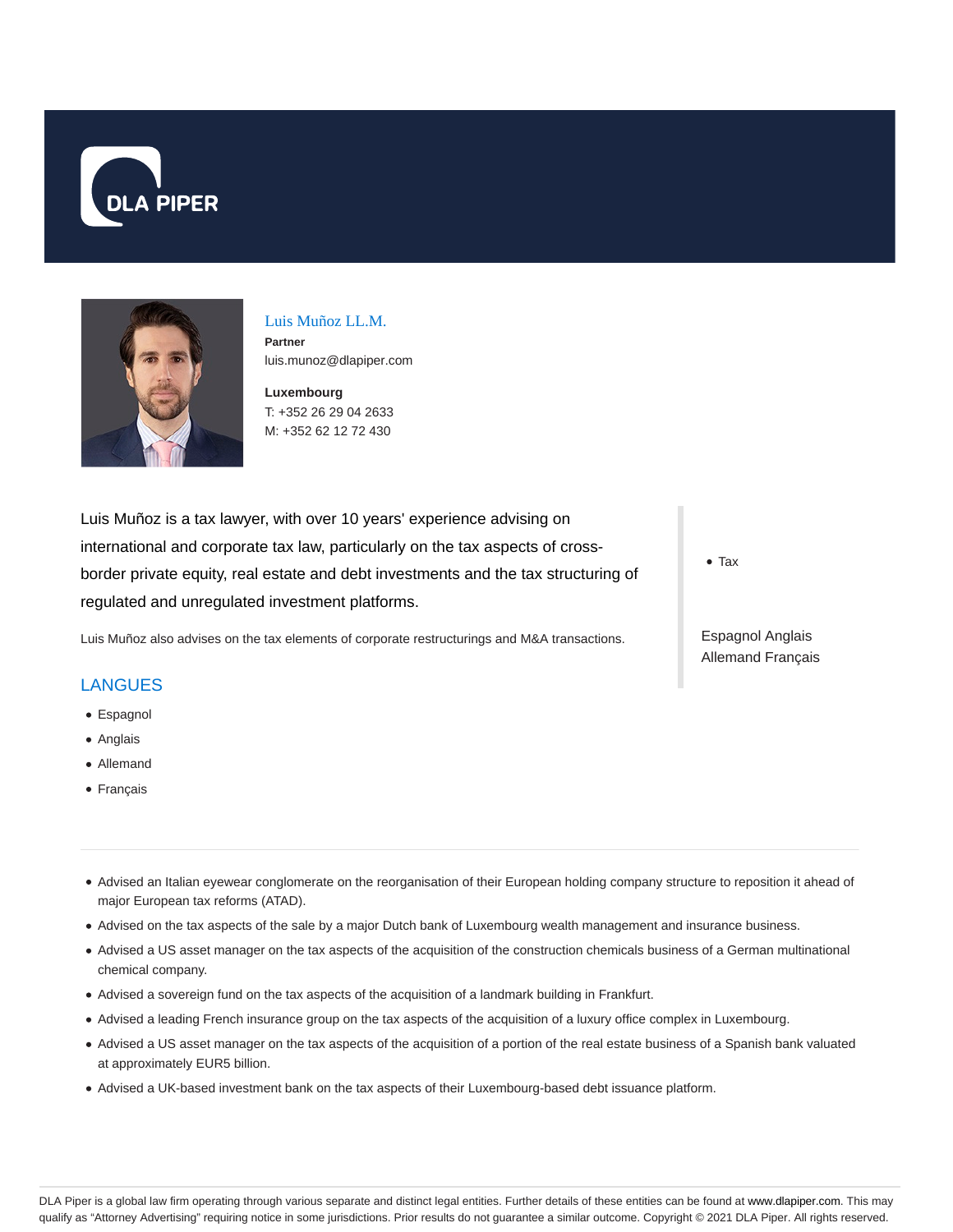# Expérience antérieure

- 2021 to date: Partner, DLA Piper Luxembourg
- 2017-2021: International Law Firm, Luxembourg
- 2015-2017: Independent Law Firm, Luxembourg
- 2012-2015: Big 4 Accounting Firm, Luxembourg

## Formation

- Université Panthéon Assas (Paris II), LLM in International Business Law, 2012
- Julius-Maximilians-Universität Würzburg, LLM in Europäisches Recht, 2011
- Universidad de Salamanca, Licenciatura en derecho, 2010

## Adhésions

- Member of the Tax Committee of the Luxembourg Bar
- Member of the Spanish Chamber of Commerce
- Member of the Tax Committee of the Luxembourg Capital Market Association (LuxCMA)
- Luxembourg Bar, joined 2015
- Salamanca Bar, joined 2011
- Member of several working groups of the Luxembourg fund industry association, ALFI
- Member of the taxation forum of the Luxembourg banking association, ABBL
- Member of the editorial board of the Revue générale de Fiscalité luxembourgeoise (RGFL)

## Professional Qualifications

- Avocat à la Cour registered with the Barreau de Luxembourg (Luxembourg)
- Abogado registered with the Ilustre Colegio de Abogados de Salamanca (Spain)

## ACTUALITÉS

## Publications

**EU Directive ATAD 3 proposes new minimum substance rules against the use of shell companies**

#### 4 January 2022

The Directive introduces reporting requirements for EU tax-resident companies – irrespective of their legal form – with certain mobile and passive income streams and inadequate operational substance.

## PUBLICATIONS

- Anti-hybrid rules A sneak-peek into present and future implications, RGFL, Larcier, 2019
- Corporate exit taxation in Luxembourg part 2, RGFL, Larcier, 2018
- Corporate exit taxation in Luxembourg part 1, RGFL, Larcier, 2017

## **Evènements**

DLA Piper is a global law firm operating through various separate and distinct legal entities. Further details of these entities can be found at www.dlapiper.com. This may qualify as "Attorney Advertising" requiring notice in some jurisdictions. Prior results do not guarantee a similar outcome. Copyright © 2021 DLA Piper. All rights reserved.